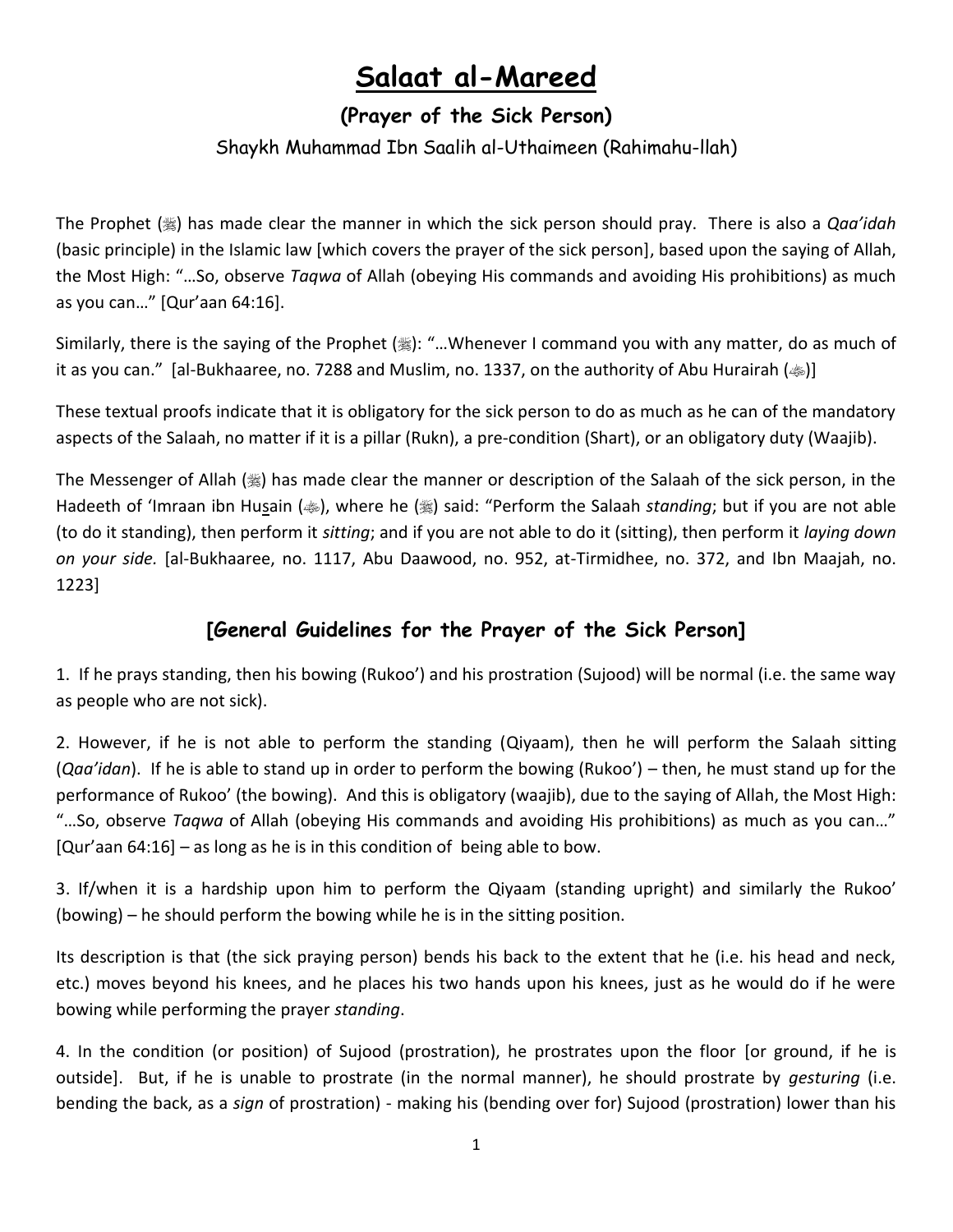(bending over for) Rukoo'. In this condition, he places his **hands** (palms) **upon the floor**; and this is obligatory if he is able to bend down close to the floor. The evidence for this is the previously mentioned Aayah (verse 64:16).

5. If, however, he is *unable* to bend over to such an extent that he will be close to the prostration position (Sujood), in that case it is not obligatory for him to place his palms upon the floor, since there would not be any benefit (in this case), since he would not be in the prostration position or even close to it.

6. If he performs the Salaah from the sitting position, he sits **cross**-**legged** (*Muta*-*rab-bi'*) in place of the standing (Qiyaam); and he should neither sit in the position of *If-ti-raash* (i.e. the right foot propped up, left foot flat on the floor, while sitting upon it) nor the *Ta-war-ruk* position (i.e. right foot propped up, with the left foot under the right shin, while sitting directed upon the floor).

7. As for when he has to perform a prostration (Sujood), and likewise for the sitting that is in between two prostrations – he should do it as previously mentioned.

The evidence for this is what was narrated by Anas ( $\ast$ ) from the Messenger of Allah ( $\ast$ ) that he ( $\ast$ ) used to perform the Salaah in the cross-legged position (*Mu-ta-rab-bi-'an*) on the occasion when he was injured from falling from his horse or his donkey and he split his thigh. [Reported by al-Bukhaaree, no. 805, 1114 and Muslim, no. 411]

Note: The wording of al-Bukhaaree is as follows: "The Messenger of Allah () fell from his horse and injured his right side. We went to him to visit him (while he was sick) and the time for Salaah arrived. He  $(\frac{1}{2})$  led us in Salaah while sitting (Qaa'idan) and we also sat (while performing the Salaah)…"

As for the expression "**mu-ta-rab-bi-'an**" (sitting cross-legged), it was reported by an-Nasaa'ee (Hadeeth no. 1661), from the Hadeeth of Aa'isha (RadiyAllahu an-haa) who said: "I saw the Prophet () performing the Salaah sitting cross-legged." An-Nasaa'ee said: 'I don't know of anyone who narrated this Hadeeth other than *Abu Daawood*, and he is *Thiqah* (a very reliable narrator), yet I think that this narration is incorrect. And Allah, the Most High, Knows Best!'

This Hadeeth has also been narrated by Ibn Khuzaimah (no. 978 & 1238), Ibn Hibbaan (no. 2512) and others. Adh-Dhahabee – in '*al*-*Meezaan'*, 2/387 – in the biography of Humaid ibn Tarkhaan said: 'However, *Abu Daawood* was followed (by other narrators who narrated it just like him) in the collection of al-Baihaqee and others. Hence, the mistake *wrongly attributed* to him (by an-Nasaa'ee) is negated, as mentioned by al-Haafidh (ibn Haajah al-Asqaalaanee) in 'Talkhees', 1/226. [This means that Abu Daawood's narration is correct]. This Hadeeth has also been narrated by other than Aa'isha ( $\gg$ ).

Finally, this act (of sitting cross-legged in Salaah) has also been reported to have been done by a group of the Companions () and the Taabi'een (Rahima-humul-laah). And Shaykh al-Albaanee (Rahima-hu-llah) classified it as *Saheeh* (authentic) in '*Sifatu Salaatun*-*Nabee'* ('The Prophet's Prayer Described').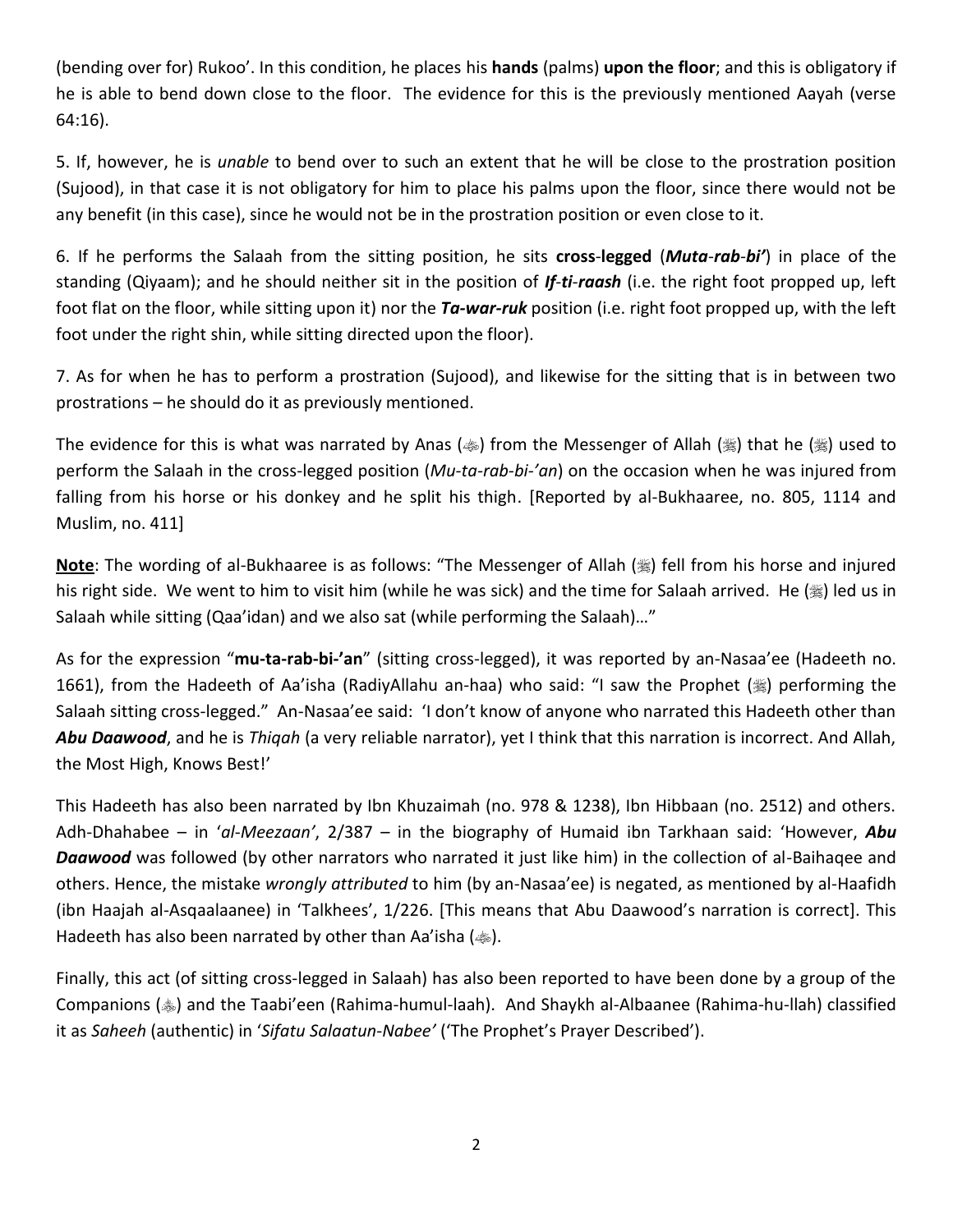From this we know that the types of sittings in Salaah are three: 1. *If-ti-raash*, 2. *Ta-war-ruk*, 3. *Ta-rab-bu'*.

8. If the sick person is not able to perform the Salaah *sitting*, then, he should perform the Salaah laying upon his side, with his face towards the Qiblah (direction of prayer, i.e. Makkah). If it is easy for him to lay on the right side, this is preferable; otherwise, (he may lie down) upon the left side.

9. In this situation, he merely gestures – with his head – signaling for the Sujood (prostration) as well as for the Rukoo' (bowing). This gesturing should be (a bowing) towards the chest, making the bending for the prostration lower than the bending for Rukoo'.

10. [Some of the scholars said:] If he is not able to gesture with his head, then he can make a sign (in place of the body movements) by blinking the eye, but not by gesturing with his finger.

However, those who said this actually do not have any evidence for this position. The scholars are divided – concerning this issue – into two groups:

- (a) Some of them said: He should make a signal with his eye,
- (b) Some of them said: He should not make a signal with his eye, since the Hadeeth which mentions gesturing with the eye is *Da'eef* (weak).

Among those who held this (second) opinion is Shaykh al-Islam Ibn Taymiyyah (Rahimahu-llah). Those who hold this view say: If the sick person is unable to gesture with his head, then he should *not* gesture with his eye.

#### **Issue**

If a sick person is unable to gesture with his *eye* - or with his *head*, according to the second view – is he excused from performing Salaah, or does he perform the Salaah in his *heart* (i.e. just by *intention*, in the heart)?

The Scholars differed concerning this issue:

A. Some of the scholars said: The obligation to perform Salaah (in this case) is **dropped**. The basis for this view is that the Salaah is an act of *Ibaadah* (worship) consisting of well-known sayings and actions, opening with *Takbeer* (i.e. saying: 'Allahu Akbar'), and closing with *Tasleem* (i.e. saying: 'As-Salaamu alaikum'). Hence, it is incumbent to have sayings (recited) in the Salaah. Whenever, a person is *unable* to recite these sayings, the (obligation of) Salaah is dropped, since there is no Salaah without its sayings. This is the view of Shaykhul-Islaam Ibn Taymiyyah (Rahimahu-llah).